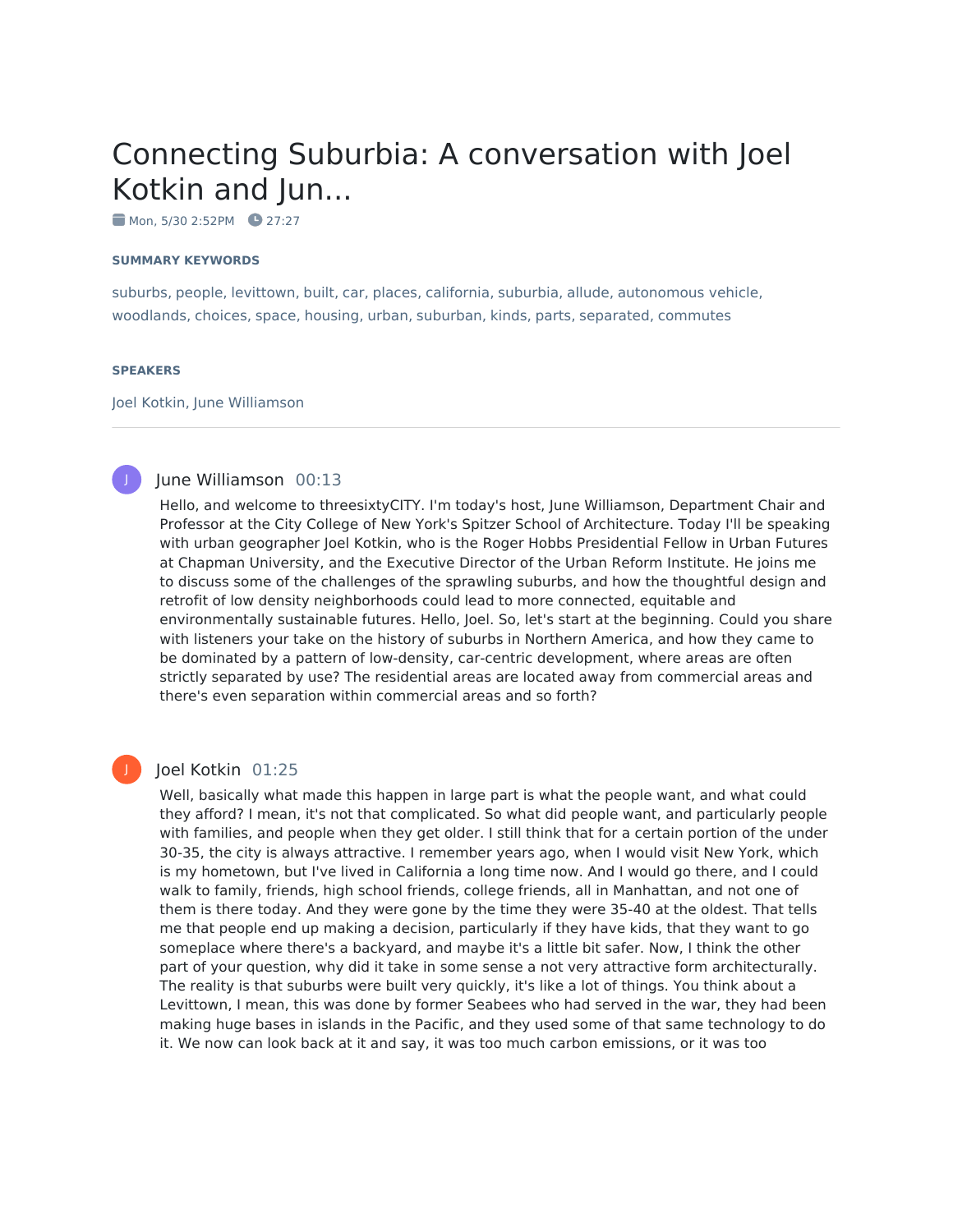separated by class and race. But for many people, and particularly for the American working class, initially the white working class, this was a liberation from the city. I'm old enough to have a mother who grew up in the slums in Brownsville, New York. And hopefully, this won't offend anybody, but she always used to say it was a shitty neighborhood then, and it's a shitty neighborhood now, my mother passed away last year. For her moving to the suburbs was a dream, to have a backyard, to have trees, to hear birds all the time, to know that my brother and I were going to a safe high school, it was a encouraging environment. So what's happening today is very interesting. On that ethnic basis, that's changed. 96% of all the growth in suburbia last decade was among non whites.

### June Williamson 04:02

J

J

So let me just jump in before we get into some of the demographic change. In terms of the history. I do think that in the 20th century, certainly, the history of suburbanization has much deeper roots than escaping the perceived and real ills of the built up center city area. So there were pull factors, as well as push factors, which you began to allude to, which then get into the complicated history of race in our country and other things. But I would say, having just raised a family myself in Manhattan, there is access to green space, and there are many, many families that are raising their children in the most dense parts of Manhattan and then other parts of the city. But I do think there were policies in place from the federal government on down that helped provide incentives for people to make those choices, especially in the 20th century, and it worked out very well for many of them financially and in outcomes for their families.

#### Joel Kotkin 05:03

It's very important to realize that when you look at, like we've done the demographics even well before the pandemic, and we looked at the number of children in the core cities is about a third of what they are in the suburbs. But what's interesting that we found in Manhattan, I did this for the Center for Urban Future, which you probably know. What we found was under five, the Manhattan rate of fertility was about the same as the rest of the region. It was after the age of five it just dropped. Now, there are people that have good positions, or sometimes they have money, for a New Yorker, if you were able to buy in 20 years ago, you're sitting pretty, just like somebody who bought a home in Orange County 20 years ago is sitting pretty, even if the picture around them isn't so pretty.

## June Williamson 05:55

I'm still a renter. But let's get back to this question about the pattern of use separation. So, regardless of whether you have a family or not in older urbanized areas, you do have the option to walk to get around in various other ways besides using a car. So I do think that in addition to incentives, and as you said, the ease of development, doing it in a production line way in the postwar period, when there were a lot of people who needed to be housed quickly, there was also the widespread implementation of a certain idea about zoning. And, that it was more efficient and rational somehow to separate where people lived from where they worked. And the technologies of automobiles, of course, made that possible.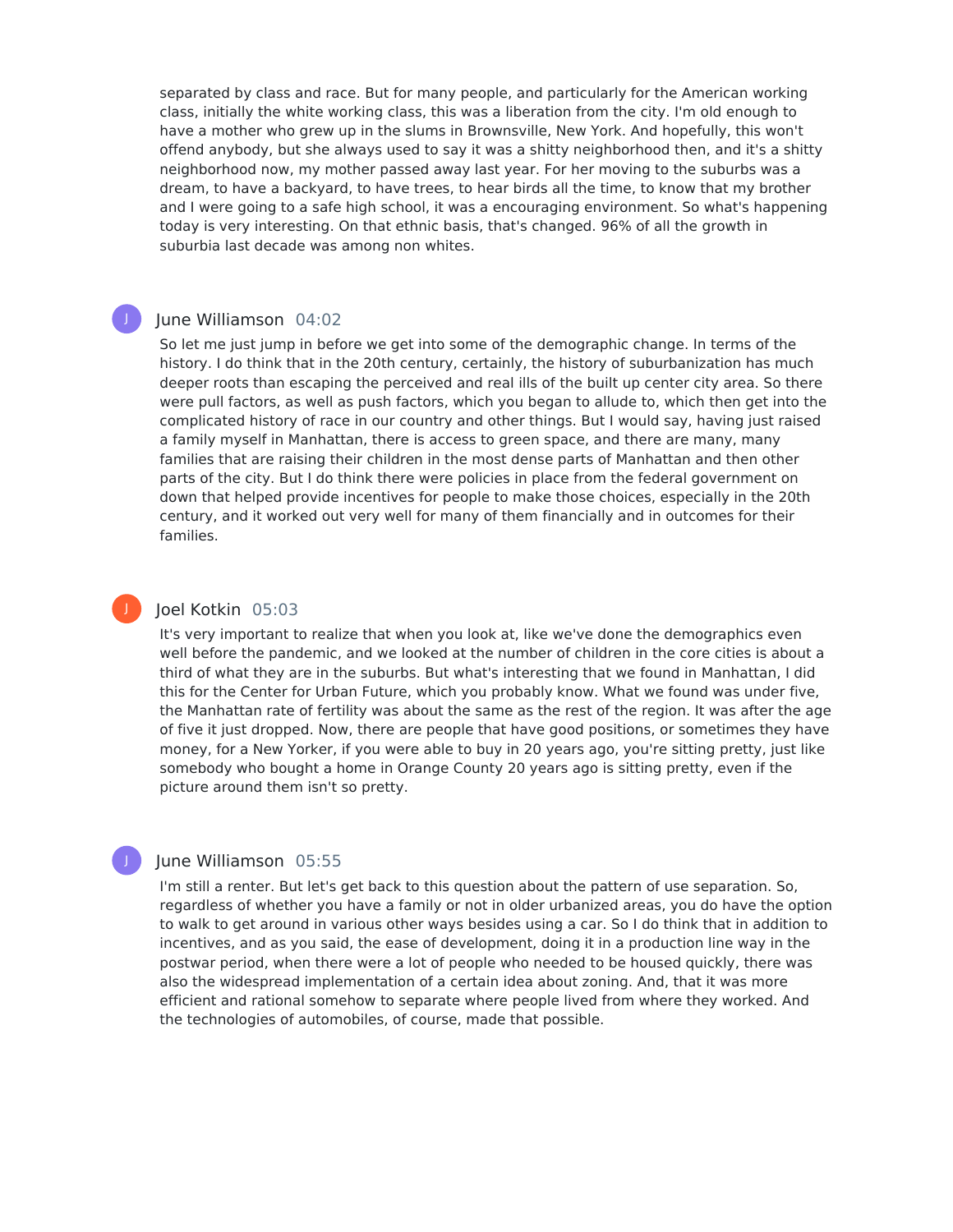

J

#### Joel Kotkin 06:46

I would argue a couple of things. One is the libertarian and progressives both, I'm not favorable to either, are basically saying, we should get rid of single family zoning. Well people move into neighborhoods with the assumption that what they bought is what they were looking for. And now you're saying, well, the capital markets can come in, or the government can come in and let somebody build a four storey apartment right next door. That wasn't what you wanted in the first place. I think there are plenty of places where we can certainly densify but I do think the really important issue now is, once we recognize that the vast majority of the population is not going to be living in core cities, how do we make the suburbs better? And you can see the iteration, if you don't mind I'll talk a little about the history. You go to Levittown, I grew up first in Brooklyn and then Long Island. I know what Levittown looks like. It was crude in a certain way, like Lakewood here in Southern California, but it was good for a lot of people. Now, the new suburbs that are being developed, or at least the ones I've seen for example Irvine, Woodlands, a lot of the new communities that are being built particularly in Texas. They have town centers, some of them have walking trails, a lot of them have bike trails. I was just at a development here in California in Ontario, where they now have drones who will take your groceries. You would take the car mainly because you needed to carry them, now they have a drone that takes it. So there's that. There's tremendous liberation, that's represented by people working at home.

#### June Williamson 08:40

Before we move on. I would also say that the history of suburbs obviously didn't start with Levittown. It goes back 100 or 250 years before that. But I think even in that period, and through zoning, there were always areas that had multi-unit housing, apartment buildings, and so forth in suburbs, but they were separated. So let's turn to the present day and continue to talk about that. So I recently co-authored a book called Case Studies in Retrofitting Suburbia, in which we describe six urgent suburban challenges. First is to disrupt automobile dependence, not to get rid of cars, but to disrupt the dependence. Second, to improve public health. Third, to support an aging population, and you already alluded to that, I think that's important. Fourth, leverage social capital for equity. Five, compete for jobs. And six, to provide water and energy resilience, so the sustainability aspects, to really make sure those are being realized in suburban landscapes and settings. So that's my take. But I want to ask you, what do you see as the current most urgent challenges to suburbs?

#### Joel Kotkin 09:53

Well, the most urgent challenge to the society is preserving the middle class. I mean, you get rid of the middle class and you might as well just say, we're living in some sort of autocracy, which is what my book about feudalism talked about. People don't own houses, they have very little in the way of assets in many cases for themselves. One of the most discouraging things is to talk to young people here in California, and say, well, aren't you going to stay? And they say, no, I'm going someplace where I can buy a house. And that's really a shame, because we could do this, but we need to do it in a better way. Now, there are several things. One, on the energy front and the car front. First of all, obviously, long term the MIT vision of autonomous cars, where you get a car when you need it, and maybe some people will keep their cars but you don't use it. I've worked at home, my late friend Alvin Toffler once said, I invented the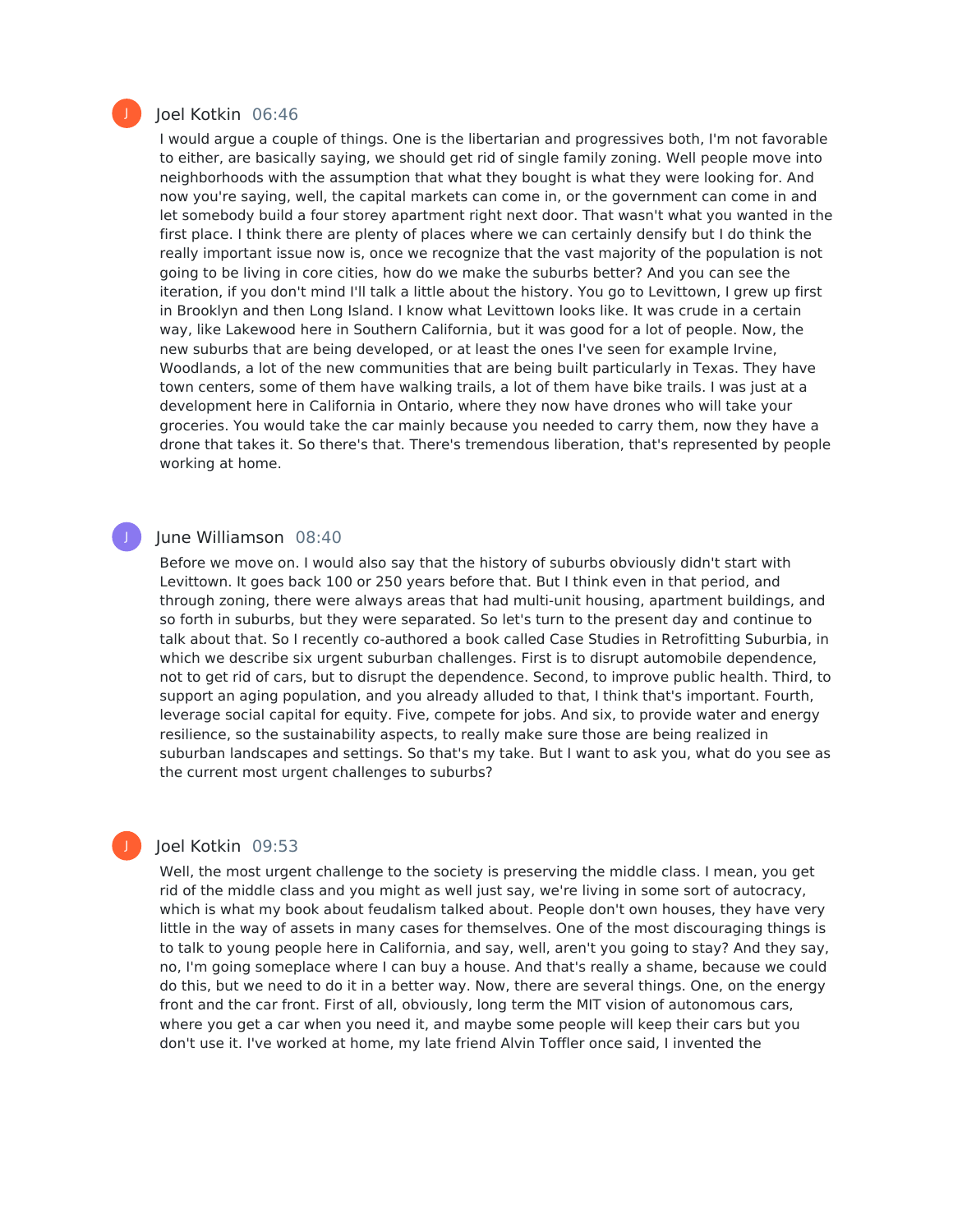electronic cottage before it existed. And one of the things that I have found, is that working at home worked out really very well for me. I've worked in an office three months in my entire life. And I'm almost 70. So that gives you an idea of how long I've been doing this. So what we're seeing is a) we can use technology so that people don't have to do the commute. Every morning, from Riverside, from what we call the inland empire into LA, are armies of cars, where people have to get up at 4:30 in the morning, and drive an hour and a half. And God knows, given California gas prices, I don't even know why they bother even showing up to work. But the reality is that we have to move away from that. Now, there are several ways we do that. One, is for certain sectors of the economy, for sure, work at home. If you have a hybrid form, that's going to reduce traffic considerably, people won't have to get in their cars nearly as much. Second thing that we can do is we can move towards autonomous vehicles so that when we do compute, we can still be relatively productive. And obviously, the kinds of cars we're going to be driving in 10-20 years are not going to be as damaging. One of the big issues, I think that's going to face us with the EVs in particular, is the fact that if the costs are so high, people won't be able to afford them. And so they're going to hold on to their gas powered cars. You know, there's one guy who said, in 10 years California will be like Cuba, filled with 30 year old cars that are being maintained. And that's not good for anybody. I also think in terms of the equity issue, what worries me is the fact that minorities and working class people, because I don't really care that much on the race, I look at class issues more, have no sense of upward mobility. What we do know is in places where housing prices are less expensive, let's say Atlanta, Dallas, Houston, even to some extent Phoenix, minority homeownership is much higher than it is in New York or Los Angeles. So I think that we can deal with these issues on several different levels. And I like the fact that you mentioned jobs, because the reality is the vast majority of all new jobs are created in the suburbs 80-90%. But they do have a problem, particularly what you might consider the less wealthy suburbs, let's say in parts of the Inland Empire, they have a hard time attracting high end jobs. One of the problems is, even if the housing is cheaper the salaries are lower. So if the suburbs can begin to attract more higher end businesses, and also begin to provide an education for the kids that go there, who then can get a decent job. I think we can deal with a lot of these issues. And then, of course, the big issue that you didn't mention, but I think is very important is the open space issue. Yes, New York City has opened space, but I'll tell you one thing, it's not like having a backyard. It's not like being in a neighborhood filled with trees. I live in a place that's essentially a bird sanctuary. I mean, it is just astounding.

#### June Williamson 14:13

I think one of the issues here, when we have these kinds of discussions about the city versus the suburb, and so on, is that often there are qualities on all fronts, and I think it's up to individuals to make choices about how they prioritize different things. I'm an architect and an urban designer, so I do think about design, that it's not just whether you can check things off, but the quality of how they're developed and used and the access that is provided to people are all important. So people weigh those things when they make decisions. So to not have parks, nor a backyard is a problem. But you know, finding the balance of how you prioritize having private open space versus having shared collective communal open space, the larger thing I think to agree that open space is healthy and desirable. So another thing that you've alluded to, of course, is the desirability of homeownership and how that builds wealth. And I think that's something that we have relied on in this country for a great period of time. But it's also possible to think about other vehicles, pun intended, by which people might be able to invest and create wealth, that there isn't just one path to do that. So again, I think we want to think about choice. And we don't want to mire people in communities, and you allude to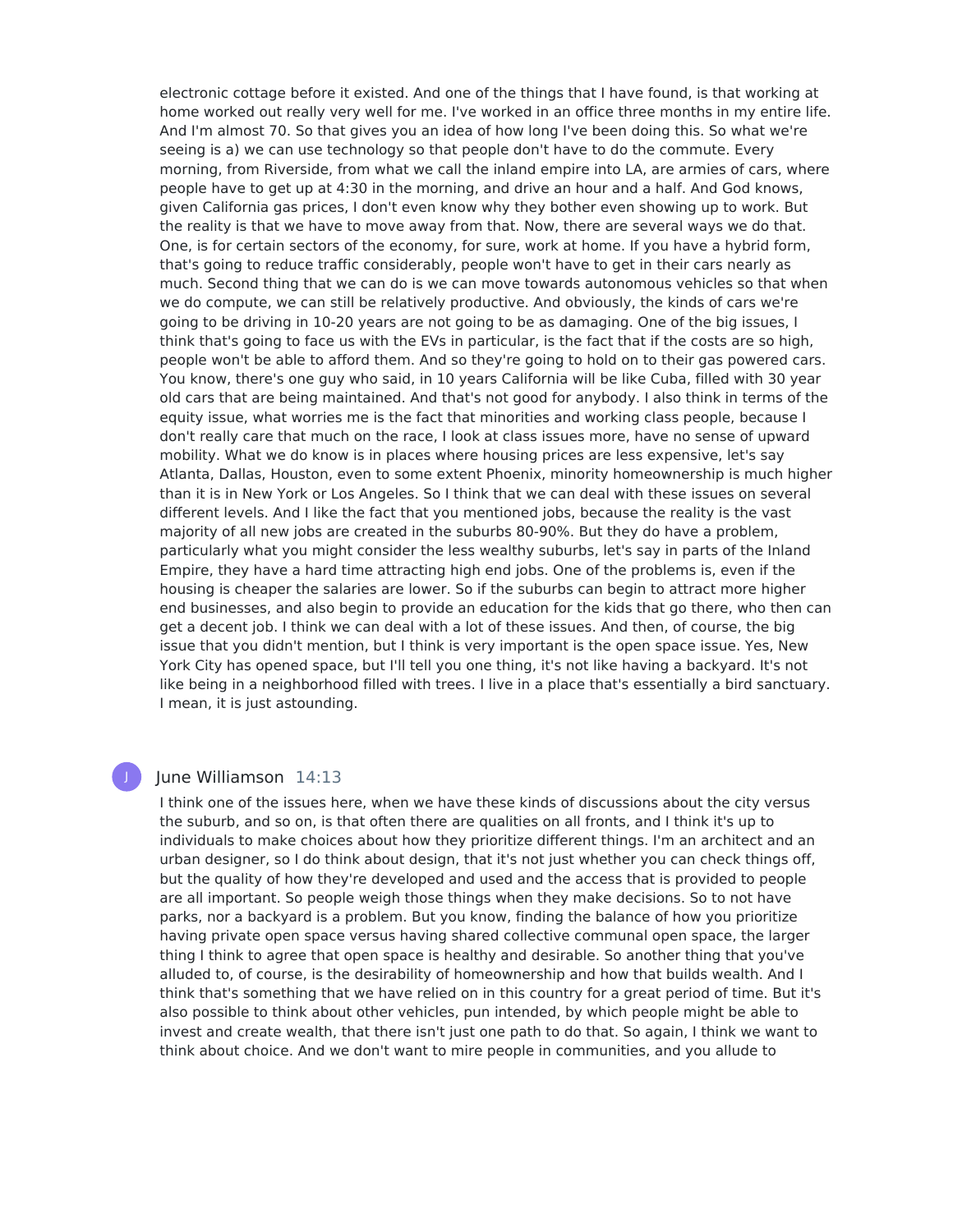commutes and other kinds of things where they're locked in to a quality of life that also doesn't give them ways to build a future. So, circling back to the questions though, at the current time most suburban households have at least one car, especially those who live in single family or detached houses, and then the distances between those houses, their workplaces, the services they need to access regularly, and the ways we've invested in transportation infrastructure made personal cars the dominant form of transportation. And those are a depreciating asset in most cases, unlike often houses. But what are the ways, and I think you've begun to allude to them, that we can start to change these conditions to increase connectivity within burbs and throughout larger metropolitan areas? And, I would just put forth that, when we start to think about autonomous vehicles, we may be thinking about autonomous shuttles or shared vehicles, not just swapping out the private fuel-based vehicle for a private autonomous vehicle. You've already alluded that people may not have the incentives or the resources to do that. So I'm just curious on some of your thoughts about where innovations could happen and how that might change the suburban landscape?

# Joel Kotkin 16:50

J

J

I think innovations are happening. And of course, demographics are changing. People are moving to smaller cities. That started in about 2016, well before the pandemic. First, I really just wanted to echo what you said about choice. I think it is about choice. And I think ever since I started studying urban history, which I've been doing for a long, long time. There's always been, even in the post war era, a 10 to 15% of the population that chooses a dense, urban lifestyle. I mean, that really hasn't changed as much as we think it has. It's been sorta the same over time. And I think that choice should be there. The problem is I don't suburbanites saying to city people, you can't go to the city. It's the city people, particularly the planners, particularly the architects, no offense, and the academics who say, oh no, suburbs are bad, we've got to get rid of them.

#### June Williamson 17:45

I'm not one of them. I think there are creative ways to think about the shopping malls, the office parks, the things that were built, and actually weren't built for a long time. A shopping mall has a 20 year lifespan. So there's an opportunity less than every generation to rethink how those places were built, the assumptions around which they were designed, the profits that had already been taken out of that land, and they're often in great locations. So could the folks who already live in suburbs who might want the denser lifestyle, not everyone, but if they can be accommodated, it actually frees up the pressure on others. That's the balance. That's the trick.

#### Joel Kotkin 18:23

One of our biggest problems here in California, which is of course the poster child for dysfunction on housing, is that in California, what we tend to do is we tend to say, we're going to force you to build your housing in the already expensive, congested areas, where you can't possibly build anything cheap or even affordable, unless you subsidize it. Okay? Now, what you can do is you can say, look you can take these suburban areas, and you can, in a sense, urbanize parts of them. If you go to the downtown Woodlands, you're in a downtown. Or if you take a look at The Domain in Austin. I mean, if you talk to the people who developed them,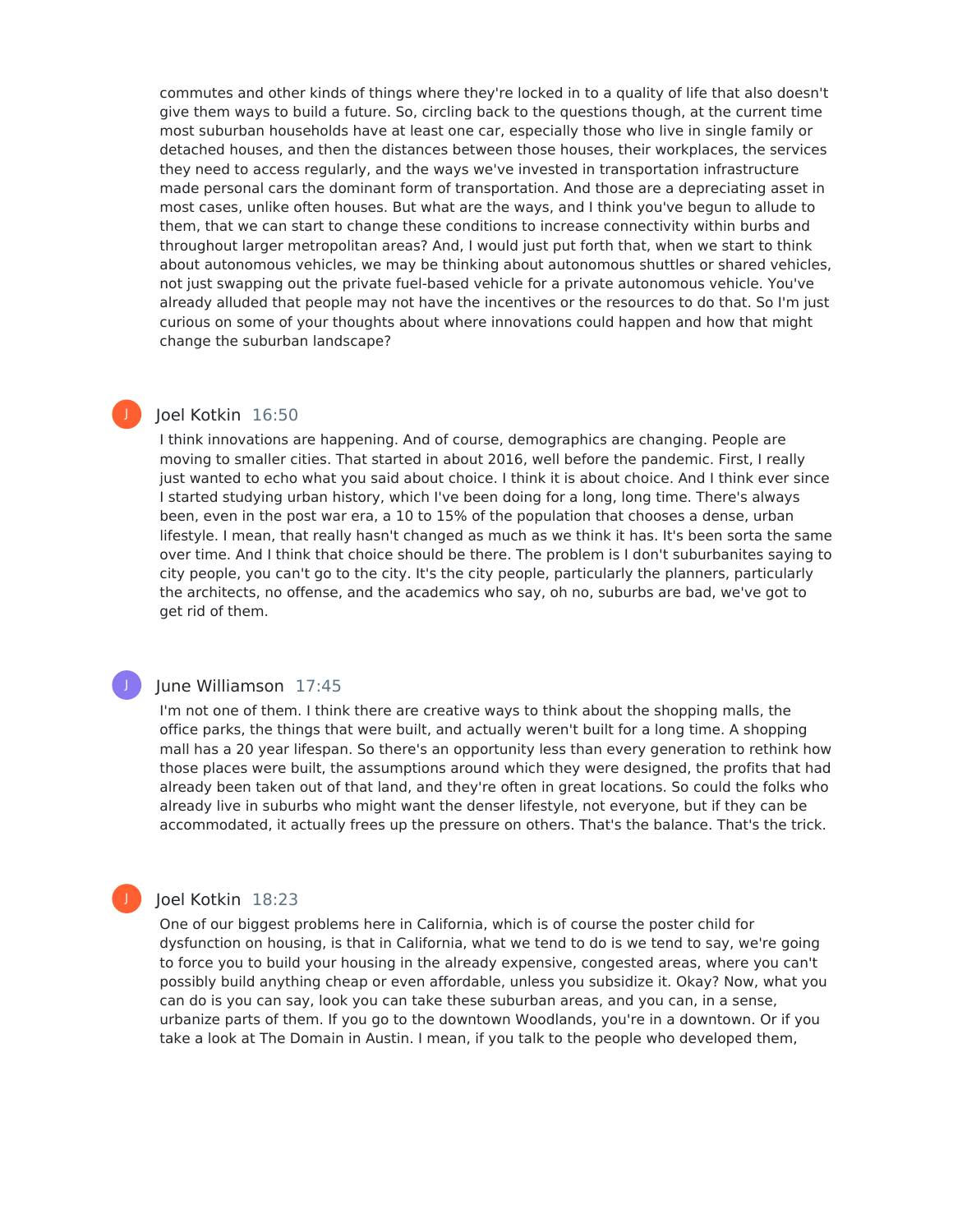they said, there's a population one of empty nesters who would like to sell their homes and they don't want to live in the studio apartment, and they very often don't want to leave their community because that's where their churche is, where their friends are, where their children sometimes are. I mean, in The Woodlands, you have three generations living there now.

#### June Williamson 19:21

J

J

J

J

As people are living longer, they're far outliving their child rearing years. And so having those options and choices is really important. I do want to bring us back around to this mobility question. You talked a little bit earlier about drones making that last mile. I think those are the kinds of things that really could be game changers. Often we drive around because we might need to put a big bag in the car or we might need to give somebody a ride, and so we've got these oversized vehicles being used for all kinds of errands and trips where they may not be needed. And so we've already got people doing ride hailing so you just have to do the one way trip and drone deliveries so you can maybe walk to the store and you haven't brought the car just because you need to bring something back because you can have it drone delivered back. I'm really interested in all the ways that autonomous shuttles or other vehicles may be on fixed routes, along commuting paths, where we know the data shows that there's congestion, only at these peak times. And so if we could make more efficient travel for large numbers of people who need to get generally from one area to generally another, and not have to have all this excess infrastructure for all the times it's not needed. These are the things that I think are really, really exciting.

#### Joel Kotkin 20:42

And a lot of the excess infrastructure is not just cars, but it's also what we now use as mass transit. For most of the country, mass transit doesn't work, it just doesn't work. In most cities, you can get to 50 to 100 times more jobs in 30 minutes than you can by transit.

#### June Williamson 21:00

Fixed rail transit, you're saying. We have shuttle routes, other ways to actually move more people than a single individual in a private car.

#### June Williamson 21:08

Or how we might live in the future if we had the choices. And so I do want to leave that on the table. I do think even people who choose to move to suburban communities these days for the schools, their children are growing older, they want a little bit more space. They still want to be able to walk to things and not be locking themselves into extreme commutes. And there's a whole land use piece of this that goes along with the the mobility transformations that are potentially exciting to think about on a number of fronts.



#### Joel Kotkin 21:08

I think that the real future is going to be ride hailing. Some cities in Northern California, in the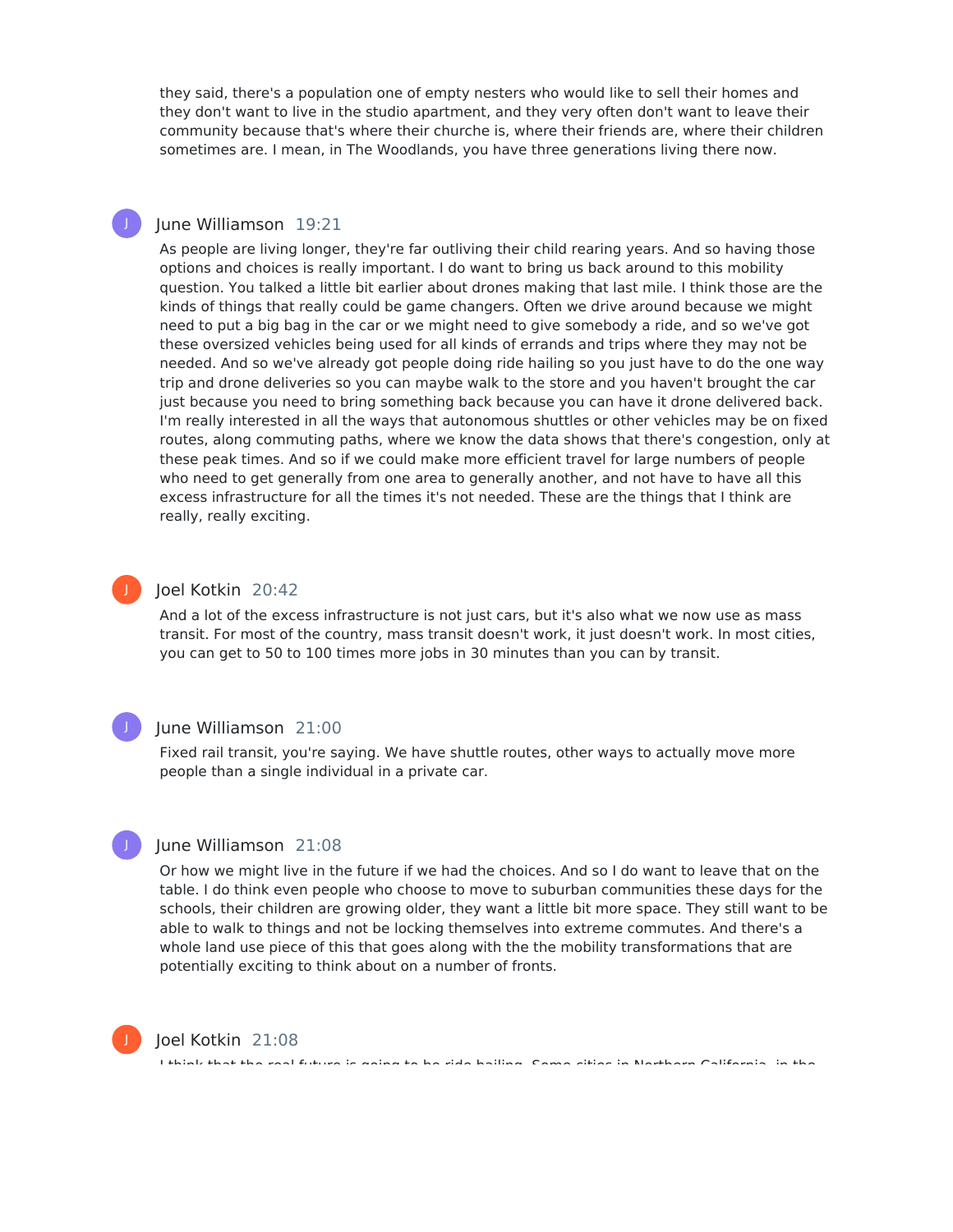I think that the real future is going to be ride hailing. Some cities in Northern California, in the suburbs, have gotten rid of their buses, but they subsidize Uber lift rides. I personally think maybe you could do, as you suggest, a shuttle service or a dial a ride. And if you're in a certain income category, or maybe seniors, you could even add them, you say, we'll subsidize it. I live in a place called Orange, California, which is a turn of the century agricultural town, it's a gorgeous city in terms of its downtown. I'm sitting drinking coffee, and at five o'clock I see a gigantic bus with almost nobody on it. I see a train, we have a train that goes right into the town, nobody's on it. Maybe we should think about how we can address the issues you're addressing, but in a way that is much more congruent with how we live.

#### Joel Kotkin 22:39

J

J

Well, obviously the work at home is a huge part of this. But there are many things. What's interesting to me is if you look at, let's say Levittown Lakewood, because actually some of the earlier turn of the century ones were probably closer to what you're advocating. But then you start with Irvine, and you start to see a third of it is open space, bike trails, villages. Now, what they didn't do as well as they should have is the walking element to things. Now, if you go to some of the new developments that are being built in some other places, they are doing that. To me The Woodlands does a great job with this in the sense that you can even take a boat into the downtown because it's a gigantic swamp, but you can take advantage of it. Actually, they've done a very good job in some of the new developments that used to be rice plantations. And now they've made beautiful lakes that attract birds, because actually, the rice plantations were not as good for wildlife as what they have now.

#### June Williamson 23:42

We've only got a few minutes left, and I want to get a couple of these other topics in if we can get to them. So I think that we can agree that there's a potential that rethinking mobility, as well as land use, could improve the kind of ecological outcome and performance of suburbs that otherwise can be seen as sprawling with a lot of parking lots and grey land. But how do these projects scale up? Can we ensure that not only the most privileged folks in our community can have access to these, because historically those folks have done the most to separate and distance themselves from others. So I'm curious on that, and I also just want some closing thoughts. The stereotype persists that kind of identifies the middle class with suburbs and suburbia, but also the dominant living condition for most North Americans now is suburbs. They have become very diverse within themselves as a category where there are folks of all incomes, backgrounds, lifestyles, household types, and ages living in the suburbs, rather than in center city or rural areas. But let me nevertheless, end by asking you what you think is the future of the the middle class? Will they continue to be identified primarily with the suburbs?

#### Joel Kotkin 25:05

Certainly middle class families for absolutely certain. The fate of the cities lies with the cities, if they can deal with issues like crime and terrible schools, maybe there's a chance that a certain portion will be there. But the way that we provide more opportunities is by building in those places where we can build less expensively. To end with the point that you brought up earlier, we've got all these malls that are basically redundant. I mean, even the nice ones. Some of